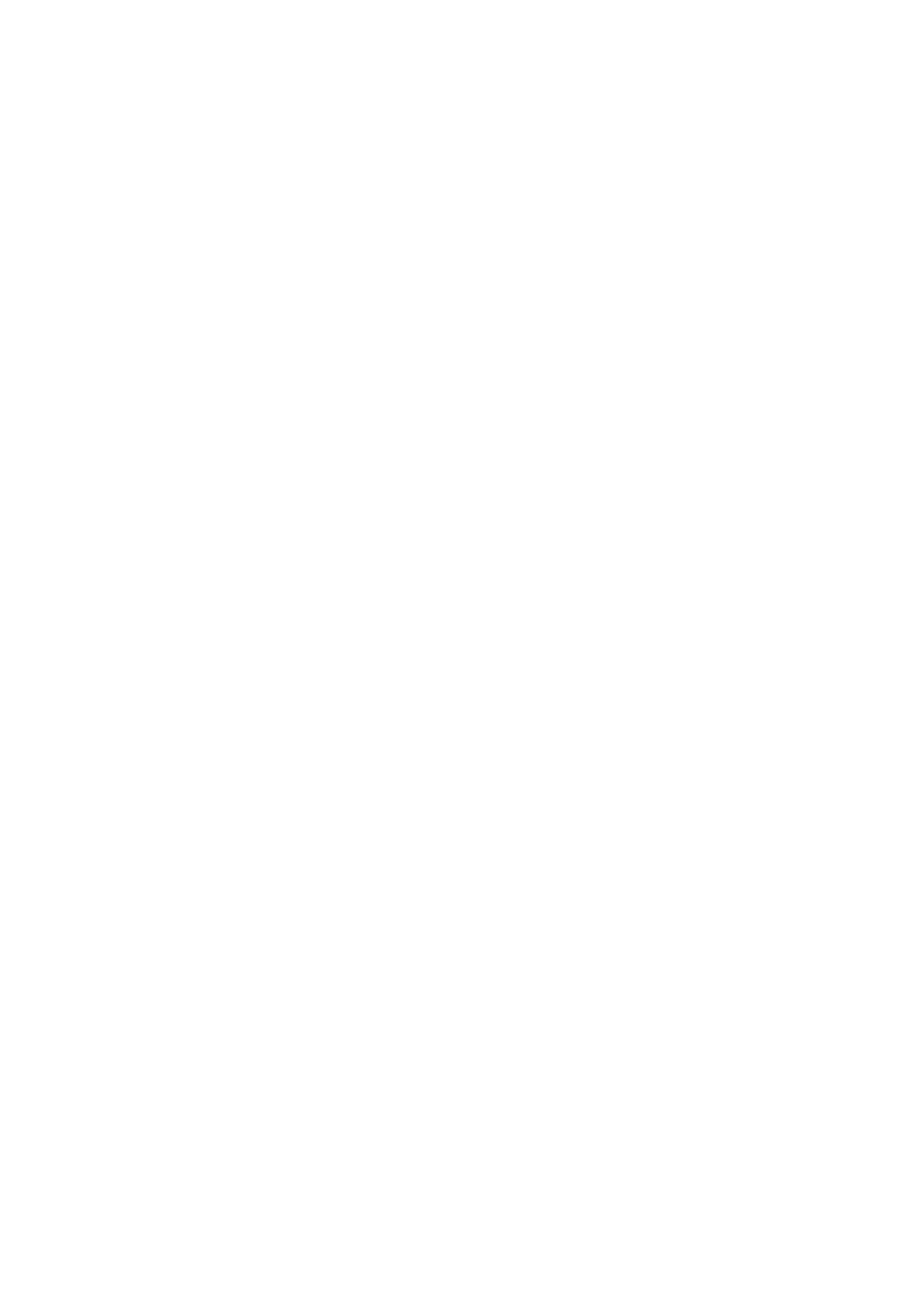*I certify that this PUBLIC BILL, which originated in the LEGISLATIVE COUNCIL, has finally passed the LEGISLATIVE COUNCIL and the LEGISLATIVE ASSEMBLY of NEW SOUTH WALES.*

*Legislative Council 2013* *Clerk of the Parliaments*



New South Wales

# **Road Transport Amendment (Obstruction and Hazard Safety) Bill 2013**

Act No , 2013

An Act to amend the *Road Transport Act 2013* with respect to driving safety in connection with obstructions and hazards on roads.